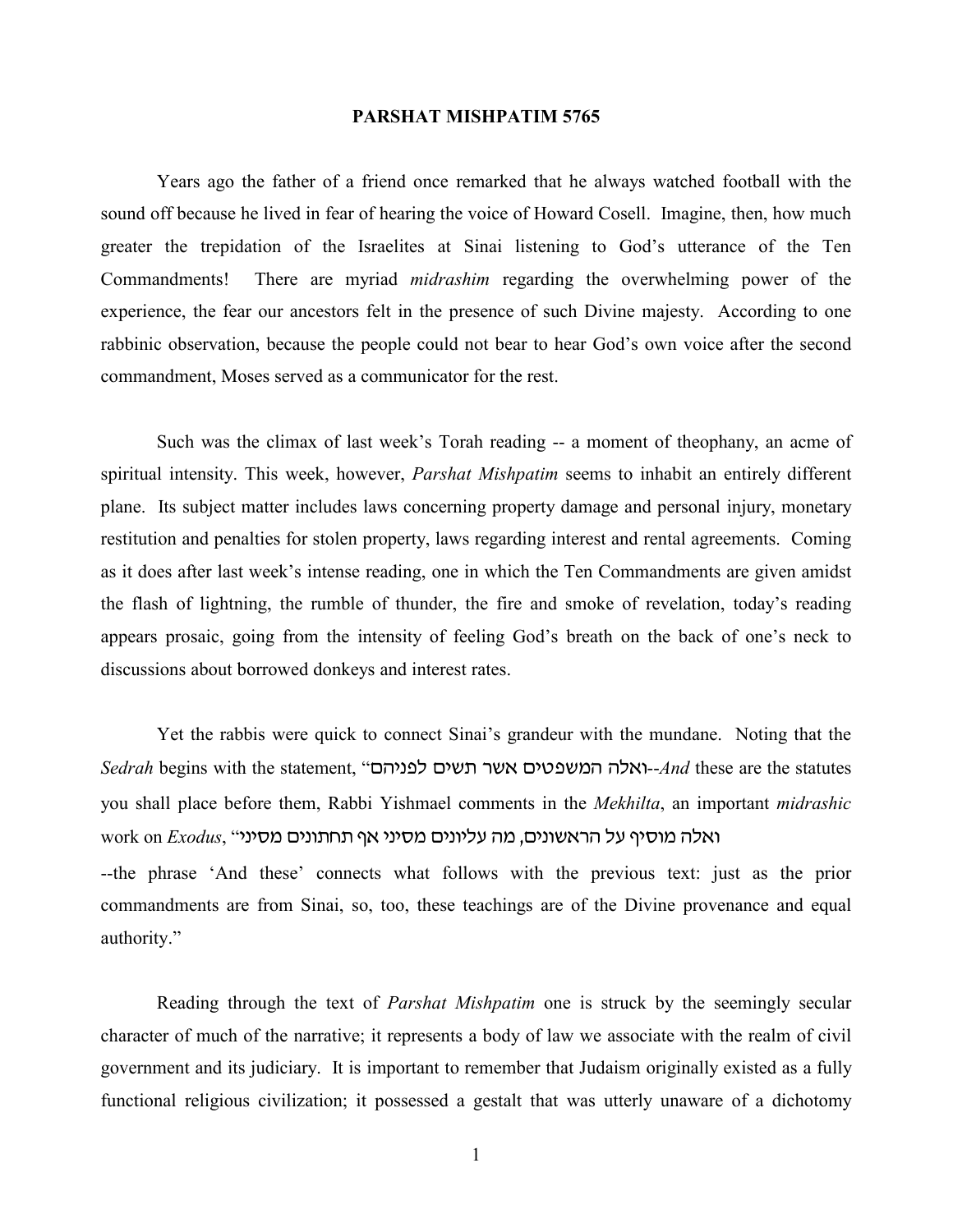between sacred and secular, between the temporal and the religious. But for reasons both theological and practical, history compelled our ancestors to redefine the contours of Jewish governance. And since the era of the rabbis we have lived comfortably with the notion of  $\mathbb{R}^3$ tbhs t,ufkns *-- "*the Law of the Land is the Law," to quote a talmudic principle, which holds that Jews must obey the civil laws of the state in which they live.

This Jewish belief dovetails well with the constitutional separation of church and state, that cornerstone of American democracy. The Virginia Act of 1785, a forerunner of the Constitution's First Amendment, expresses the heart and soul of this critical doctrine: ". . .our civil rights have no dependence on our religious opinions any more than our opinions in physics or geometry. . .[moreover] to suffer the civil magistrate to intrude his powers into the field of opinion, and to restrain the profession or propagation of principles on supposition of their ill-tendency, is a dangerous fallacy, which at once destroys all religious liberty, because he will make his opinions the rule of judgment, and approve or condemn the sentiments of others only as they shall square with or differ from his own."

These sentiments inspired by Thomas Jefferson speak to the danger of allowing specific religious views to co-opt the governance of the nation. Religiously committed American Jews have a responsibility to listen carefully to the claims espoused by other faith groups -- To what extent do the values of others resonate with the teachings of our Torah? What happens when Judaism differs with those who claim the exclusive mantle of "family values" and "morality"? When is religious input into the decision-making of government welcomem abd when does it constitute a threat to religious liberty as envisioned by the Virginia Assembly more than two centuries ago?

We are all familiar with the arguments of the Catholic Church and the Protestant Christian right regarding the equation of abortion with murder. If the soul enters a child at the moment of conception, then, indeed, the termination of a pregnancy is tantamount to infanticide. For this reason, passage by Congress last year of the Unborn Victims of Violence Act as heralded by many on the Christian right as a triumph of family values. Yet we as Jews come with a somewhat different religious perspective. As the words of today's Torah reading clearly indicate: וכי ינצו אנשים ונגפו אשה הרה ויצאו ילדיה ולא יהיה אסון, ענוש יענש כאשר יש'ת עליו בעל האשה. . . אם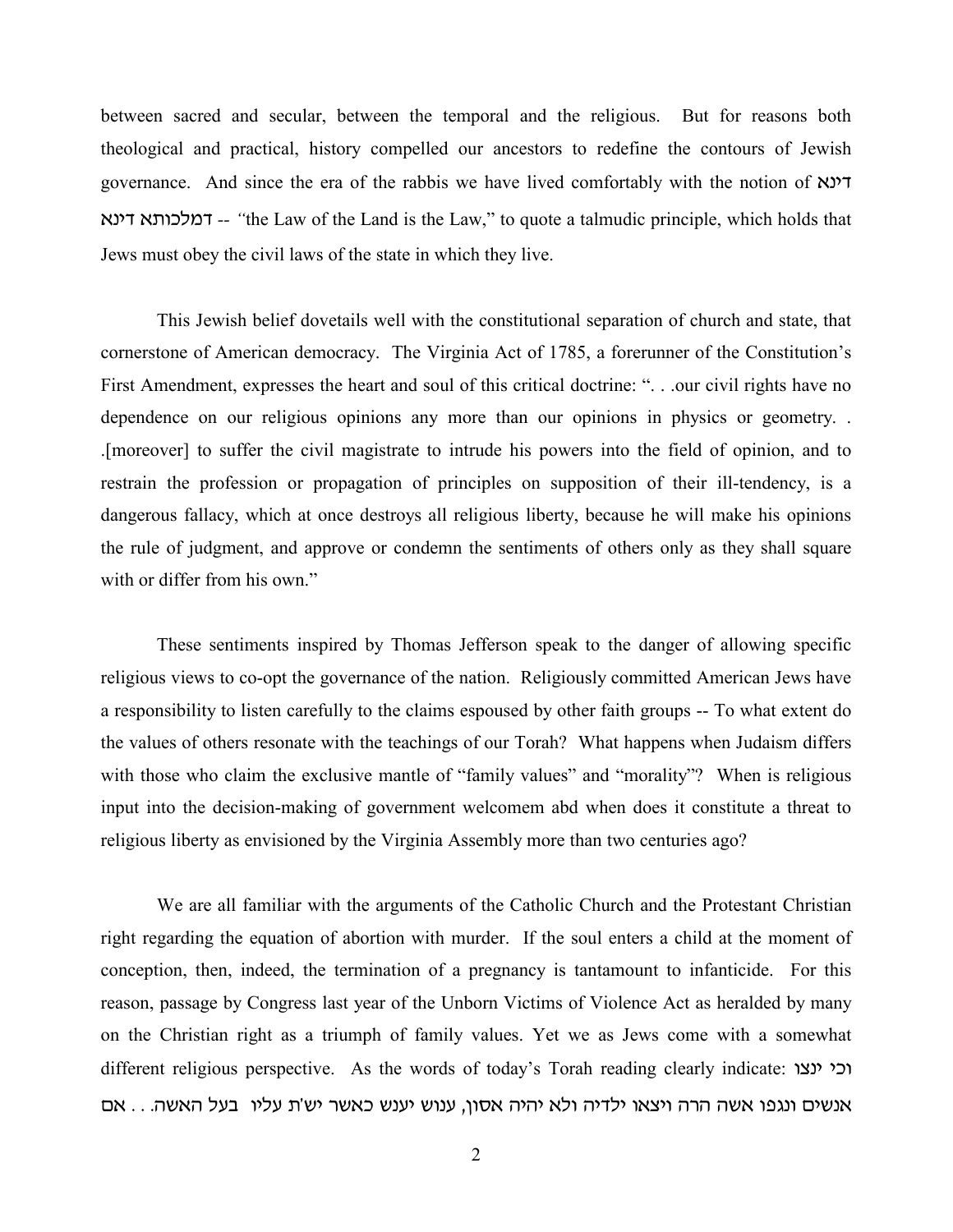$\ldots$ ) אסון יהיה ונתתה נפש תחת נפש, עין תחת עין -- When men fight, and one of them pushes a pregnant woman, and a miscarriage results, but no other damage ensues, the one responsible shall be fined . . . but if other damage ensues, the penalty shall be life for life, eye for eye. . .(*Exodus* 21:22-23).

Should violence toward a woman result in miscarriage, the perpetrator pays a fine; it is only when bodily harm occurs to the woman that the aggressor is himself bodily punished. As such, the Torah takes the viewpoint that a fetus is not a fully fledged human being. And while the text should not be construed as tacit consent for carte blanche abortion, it does point to a different perspective than that of the so-called "Moral Majority." In Judaism there is no doctrine of "ensoulment at conception." Indeed, there are multiple views expressed in rabbinic literature, as attested to in the eleventh chapter of the Tractate Sanhedrin: One sage, Ravina, does suggest that a child's soul may enter *Olam Haba*, the World-to-Come, from the hour of its conception, yet his colleague, Rabbi Hiya, maintains that it is only from the time of birth; Rav Nahman bar Yitzhak opines that entry to *Olam Haba* is from the moment of circumcision, while Rabbi Shimon son of Yehuda Hanasi advances the view that it is only from the time a child speaks. Indeed, one disciple in the name of Rabbi Meir even offers the view that entry to the World-to-Come is possible only when a child is able to intelligbly respond "Amen" to a blessing! So much for the existence of Jewish dogma on the subject!

What is most striking about these dramatically different perspectives is that the talmudic narrative offers no comment on their diversity. It is not that the subject of ensoulment had little interest for the rabbis -- quite to the contrary. Nevertheless, they understood that their answers were conjectural at best. Since the moment of a soul's entry into the body is God's secret, their responses did not pretend to doctrinal arrogance, and had no binding legal force. *Halakah* concerned itself solely with practical matters, and in the spirit of the verses from *Exodus* which we read this week, ruled that abortion is permissible to save a mother's life up until the moment that the greater portion of the baby has emerged from the birth canal.

Judaism can neither be pigeonholed as "pro-choice" or "pro-life." It is neither because it is, in some sense, both. The term "pro-choice" is an ethically problematic one inasmuch as it assumes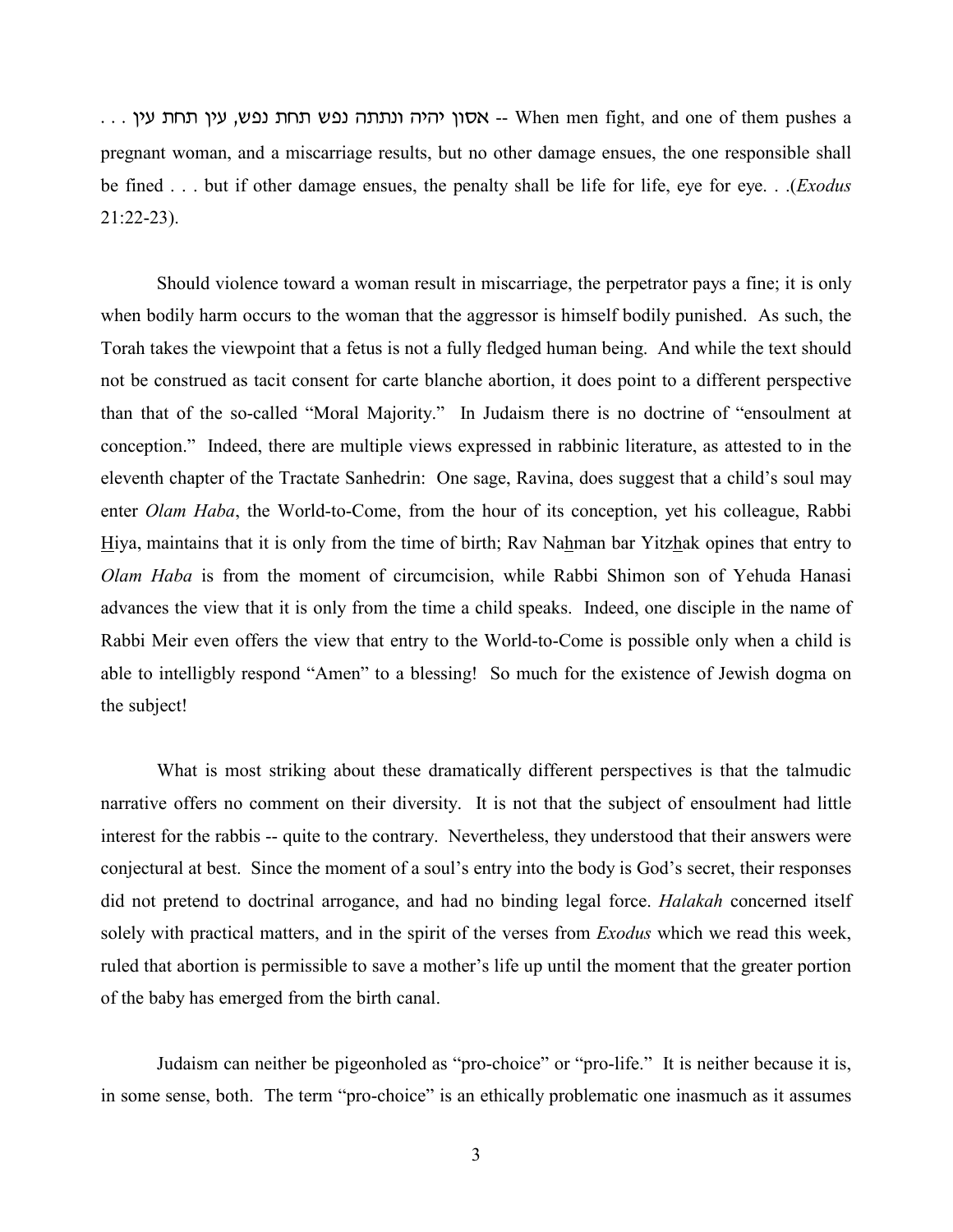that a decision to have an abortion is morally neutral, that to do away with an unwanted pregnancy should be acceptable in any and all circumstances. After all, if the fetus is not yet a person, abortion is no more ethically problematic than an appendectomy. Rabbi Michael Gold writes in his acclaimed work, *Does God Belong in the Bedroom*, "Judaism differs fundamentally from the pro-choice position in that it is unwilling to term abortion a non-event. According to Jewish law, although the *ubar* (fetus) may not be a full human being, neither is it merely chemicals or a limb of the mother's body to discard if she desires."

Yet if the term "pro-choice" is not reflective of the totality of Jewish teaching, neither is the phrase "pro-life." Indeed, the term should be offensive to religiously committed Jews because of its implicit judgment that those who would support the legality of abortion under certain circumstances are "anti-life." There is scarcely a more life-affirming religion than Judaism -- that its traditional teachings cannot be neatly contained within the partisan politics of "pro-lifers" says far more about their narrow vision than it does about the actuality of Jewish teaching.

In truth, Judaism has always believed that the well-being of the mother, a fully sentient and functional human being, takes precedence over the fetus. Without ever providing blanket consent for abortion, rabbis throughout the ages have sanctioned the termination of pregnancy in a variety of contexts, including not only the physical but also the psychological health of the mother as a determinant. Handled on an individual basis, various rabbis have permitted abortions in cases of incest or rape, or when confronted by the birth of a seriously deformed child or one afflicted with a dreadful disease such as Tay-Sachs -- precisely because of the pain and psychological anguish that a mother might experience. Thus, some fourteen years before Roe v. Wade -- one of the leading halakhists of the Conservative movement, Rabbi Isaac Klein concluded in 1959, that while abortion is morally wrong in many circumstances, it can be performed for therapeutic reasons of both a physical or mental nature. Arms of the Conservative Movement -- including the Rabbinical Assembly and United Synagogue have passed resolutions in recent years supporting the legality of abortion. On Sisterhood Shabbat, I would be remiss if I did not mention that Women's League for Conservative Judaism has done the same, and is also a charter member of the Religious Coalition for Reproductive Choice.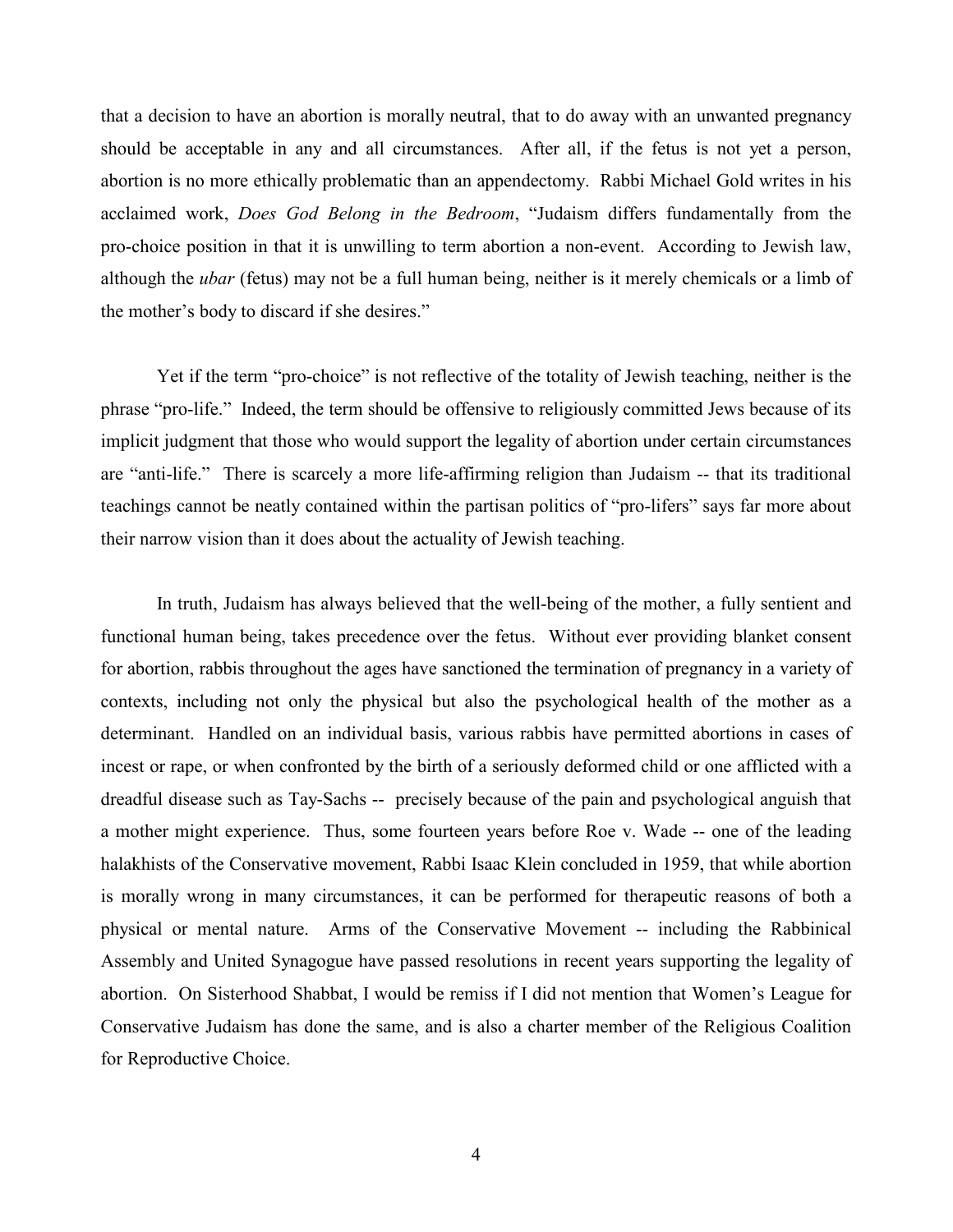Tthe Jewish view on abortion may well be the sanest and most coherent of perspectives. Interestingly, it echoes the findings of many popular surveys. The majority of America's John and Jane Q. Public seem to support the availability of safe and legal abortion, at least under certain circumstances. Yet even if most Americans are not ready to term abortion homicide, they are by no means to ready to dismiss it as a morally neutral act. The termination of a potential human life should never be approached in a cavalier fashion.

The notion that a soul enters the body at the moment of conception may well be a valid religious viewpoint, but it is hardly the only one. Given the absence of religious consensus on this matter, it would be well for Federal courts to settle for a scientific or common sense solution. Public welfare should transcend dissent in the religious sector, and while government should welcome input from various faith communities, such input is useful only when restrained by a sense of human fallibility. Without such humility, religion can be a dangerous force, indeed. As Abraham Lincoln noted in his Second Inaugural Address regarding North and South: "Both read the same Bible, and pray to the same God; and each invokes His aid against the other." Let us be wary of those who claim the exclusive right to Ultimate Truth!

At day's end, perhaps we Jews can help bridge the gap between pro-choice and pro-life by demonstrating that being pro-faith and pro-family can reach across the divide. Teaching the value of teenage abstinence, promoting contraception when abstinence fails, making adoption a more acceptable alternative by not stigmatizing those who give up their children for adoption, providing financial resources and greater encouragement to potential single mothers that might lead them to consider an alternative to abortion, all these are areas in which religious organizations and communities might provide far greater assistance than is currently the case. Let religion go to work precisely because the moral stakes are far too high to be entrusted to government. If we, in our faith-based communities, cannot effect a change in attitudes toward intimacy, the sanctity of human life, the need for restraint, and the ability to think beyond our selfish desires of the moment, then it is at best wishful thinking to assume that government can play the role of effective moral surrogate through acts of legislation.